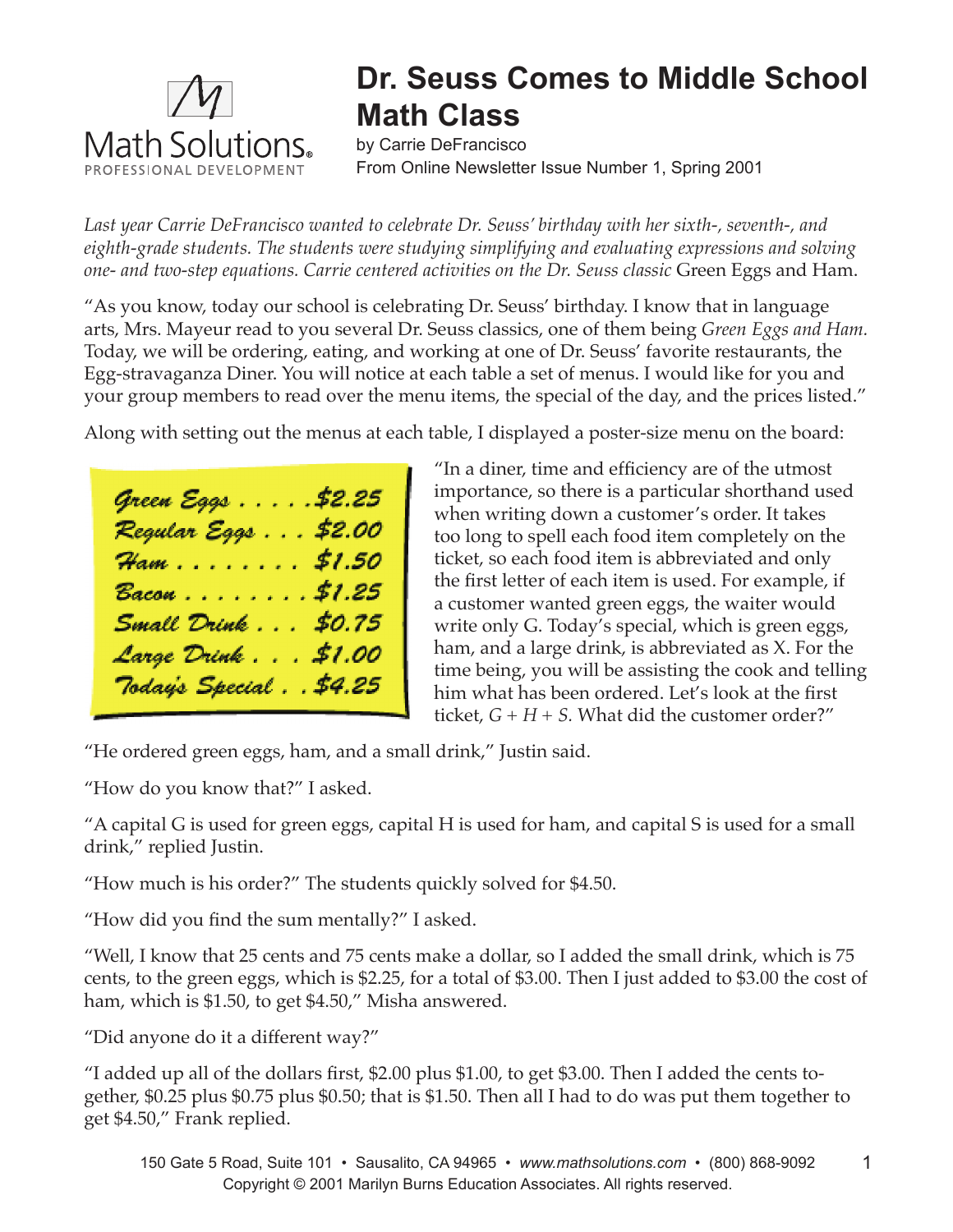I then pointed to the "orders" I had written on the board:

 $X + G + S = ?$  2 $G + B = ?$   $E + 3H + 2L = ?$ 

"I would like you to take a look at some other orders that have been sent to the kitchen. With your partner, discuss what was ordered and then mentally calculate the cost of each bill. Make sure you both agree and can explain to the class your thinking and the strategies you used." The students eagerly went to work and quickly figured out what was ordered and the total of each bill.

"Do you think the first order was made by one person?" I asked.

"We don't think so. A special was ordered plus another order of green eggs and a small drink. The special already has eggs, ham, and a drink in it. If it is one person, he sure is hungry," Ken said.

"Does anyone disagree with Ken?"

"No, Valerie and I think he ordered a special, regular eggs, and a small drink, too," Alex said.

"How much was the bill?"

"We think it came to \$7.00 even," Jenny offered.

"How did you calculate that?"

"I did what Misha did before. I know that 25 cents and 75 cents make a dollar, so I added the small drink, which is 75 cents, to the special, which is \$4.25, for a total of \$5.00. Then I just added that to \$2.00 to get \$7.00," Jenny answered.

"What did the second person order and how much was her bill?" I asked.

"We think she ordered two orders of green eggs and one order of bacon," Kim suggested. "The 2 in front of the G is saying she ordered two green eggs, and you don't need to put a 1 in front of the B. It is a given. If you have one letter B, then you only need one order of bacon."

"Jeff and I figured the bill was \$5.75," Mark said. "Since we needed two green eggs, we multiplied \$2.25 by 2 to get \$4.50 and then we added the bacon, which was \$1.25."

"We did it a little differently," Joe chimed in. "We added \$2.25 plus \$2.25 plus \$1.25 together and we just used Frank's way of adding dollars together first and then cents. Two dollars plus \$2.00 plus \$1.00 is \$5.00 plus 75 cents equals \$5.75."

"And what did you and your partner come up with for the last one,  $E + 3H + 2L$ ?"

Carlotta responded, "The E stands for regular eggs, so they ordered one regular eggs. The H stands for ham, so they ordered three of those,



and the L stands for large drinks, so they also ordered two large drinks."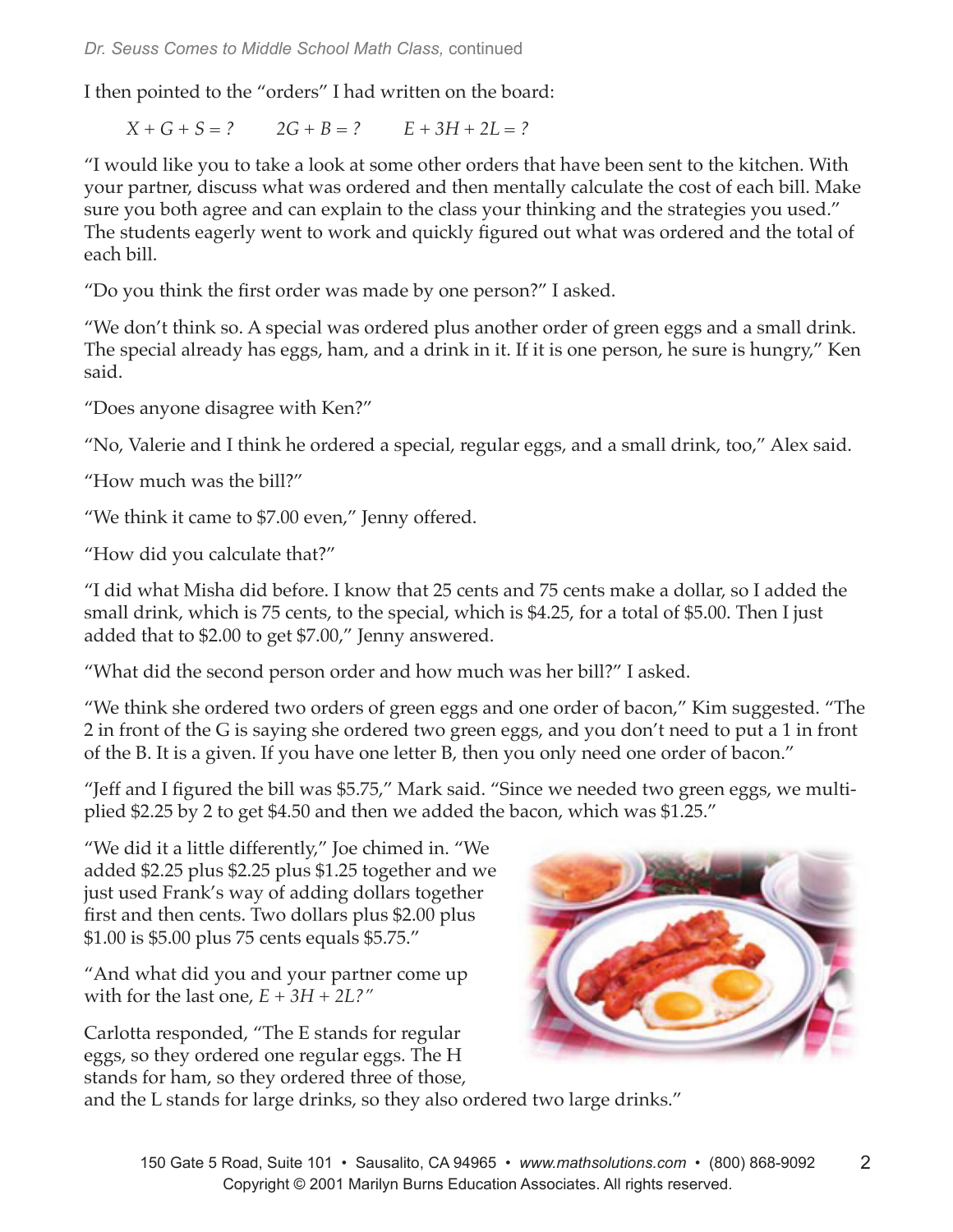## *Dr. Seuss Comes to Middle School Math Class,* continued

"We think the total is \$8.50," Mike said. "One order of regular eggs is \$2.00 and two large drinks is also \$2.00. So we have \$4.00 so far. We needed three orders of ham and each order is \$1.50, so we multiplied \$1.50 by 3. We added \$4.50 to the original \$4.00 for a total of \$8.50."

"Can anyone explain it in a different way?"

"We liked what Frank did, so we added all the dollars together first and then added all the cents together and then added the two answers together for the total. We also got \$8.50," Francesca said.

"The cook has a few more large orders that have been sent to the kitchen," I said. "With your partner, discuss what was ordered and then calculate the cost of each bill. Make sure you both agree and can explain to the class your thinking and the strategies you used." On the board, I wrote the following "orders":

 $2(G + H) = ?$   $(G + S) + 2H = ?$  $X + 3(E + L) = ?$   $3(E + B + L) + 2X = ?$ 

Once again, the students shared their solutions and the strategies they used to solve each order. Many students figured out the cost of the food items in the parentheses first and then used repeated addition to make the number of groups necessary. Other students used the distributive property in some form by figuring the cost of each food item and then adding the totals together.

"What did the last party order and how much was their bill?" I asked.

"They ordered three regular eggs, three sides of bacon, three large drinks, and two specials," Justin said.

"What is another way of looking at that order?"

"It could have been three people wanted the same thing — regular eggs, bacon, and a large drink — so instead of writing it three separate times, he wrote it once with a 3," Misha said.

"Or it could mean they wanted three sets of eggs, bacon, and large sodas and two orders of the special. Either way, they ordered the same thing," Kim said.

"How did you calculate the cost?" I asked.

Justin replied, "Since we looked at it as three separate orders of eggs, three separate orders of bacon, and three separate orders of drinks, we first figured out how much three orders of eggs were. Three times \$2.00 is \$6.00. Then we figured out how much three orders of bacon would be, which is \$1.25 times 3. Then we figured out three large drinks would be \$3.00. Once we had \$6.00, \$3.75, and \$3.00, we added them up. After that we added \$4.25 to it because they ordered two specials. The total for the specials was \$8.50. Finally, we added the two totals together to get \$21.25."

"Misha, did your group do it another way?" I asked.

"Since we figured three people wanted the same thing, we calculated how much one order of eggs, bacon, and a large drink would be, which is \$4.25, and then we multiplied that by 3 to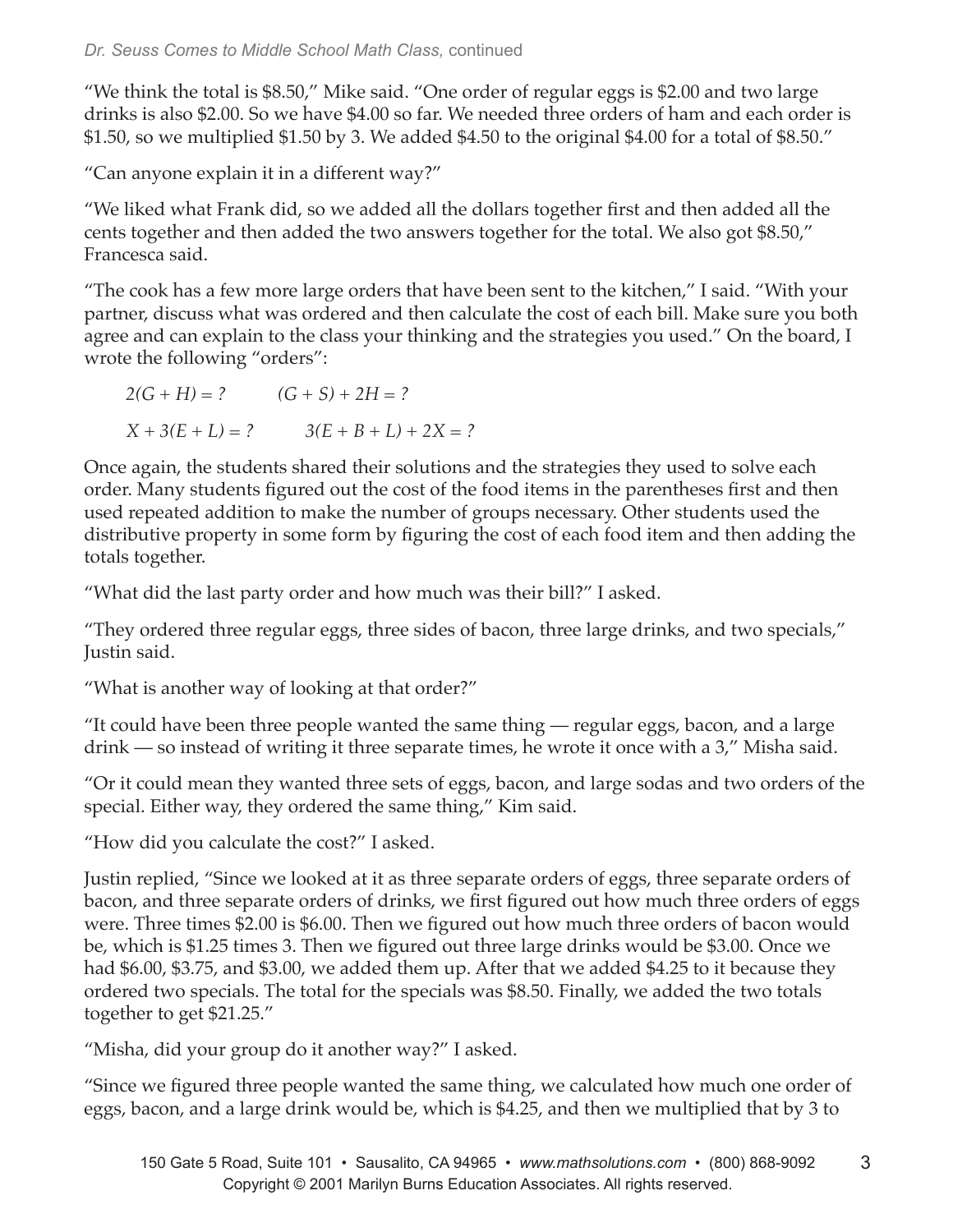get \$12.75. Then we multiplied the special by 2 and added that to \$12.75 to get \$21.25," Misha responded.

"We did the same thing except we noticed that one order of eggs, bacon, and a small drink was the same amount as a special, \$4.25, so we multiplied \$4.25 by 5 instead. We also got \$21.25 as our answer," Frank said.

I then organized the students into groups of three. In each group, students took turns playing one of the following: customer, waiter, or cashier. Each customer decided what food items would be purchased. The waiter was responsible for writing the orders, and the cashier was in charge of calculating the cost of the dinner. The students took turns "ordering" meals, writing up the tickets, and calculating the total cost. Each customer was given a total of \$10.00 to spend. Customers could pretend to be ordering for more than one person. The objective was to spend as much of the \$10.00 as possible. After checking one another's work, the students switched roles and began again. As the partners finished up the second round of ordering, the class came to an end.

The following day, I began class by saying, "Today you will once again help the cook figure out what has been ordered. The only problem is that several orders have been soiled with grease spots and ketchup spills and the cook is having a hard time reading them. Work with a partner and, using the information that is legible, figure out what was ordered and/or the number of items ordered." I gave students the following to solve:

$$
\sum_{\lambda_{\text{NN}}=1}^{\text{NN}_2} (E + L) = $6.00 \quad X + \sum_{\lambda_{\text{NN}}=1}^{\text{NN}_2} = $6.50
$$
\n
$$
\sum_{\lambda_{\text{NN}}=1}^{\text{NN}_2} G + H = $10.50 \quad \sum_{\lambda_{\text{NN}}=1}^{\text{NN}_2} + G + B = $5.50
$$

After the students worked on the problems for a while, I led a class discussion.

"How many orders of eggs and a large drink did the first group order?" I asked.

"They ordered two of them," Jeff said.

"How did you and your partner come to that conclusion?"

"Well, we know that the regular eggs is \$2.00 and the large drink is \$1.00, so we added them together to get \$3.00. We also know that the total bill is \$6.00, so we subtracted \$3.00 from the \$6.00. We had \$3.00 left, so we figured they must have ordered two sets of eggs and drinks," Jeff answered.

"What about the second order? What did they order three of and how do you know?"

"First we subtracted what we already knew. One special equals \$4.25, so we subtracted \$4.25 from the total bill of \$6.50. We were left with \$2.25. We know that green eggs cost that much, but on the order they ordered three of something, not one. Since we had \$2.25 left and they ordered three of something, we divided \$2.25 by 3. The answer was 75 cents. We looked on the menu and the small drink costs 75 cents, so they must have ordered a special and three small drinks," Jenny said.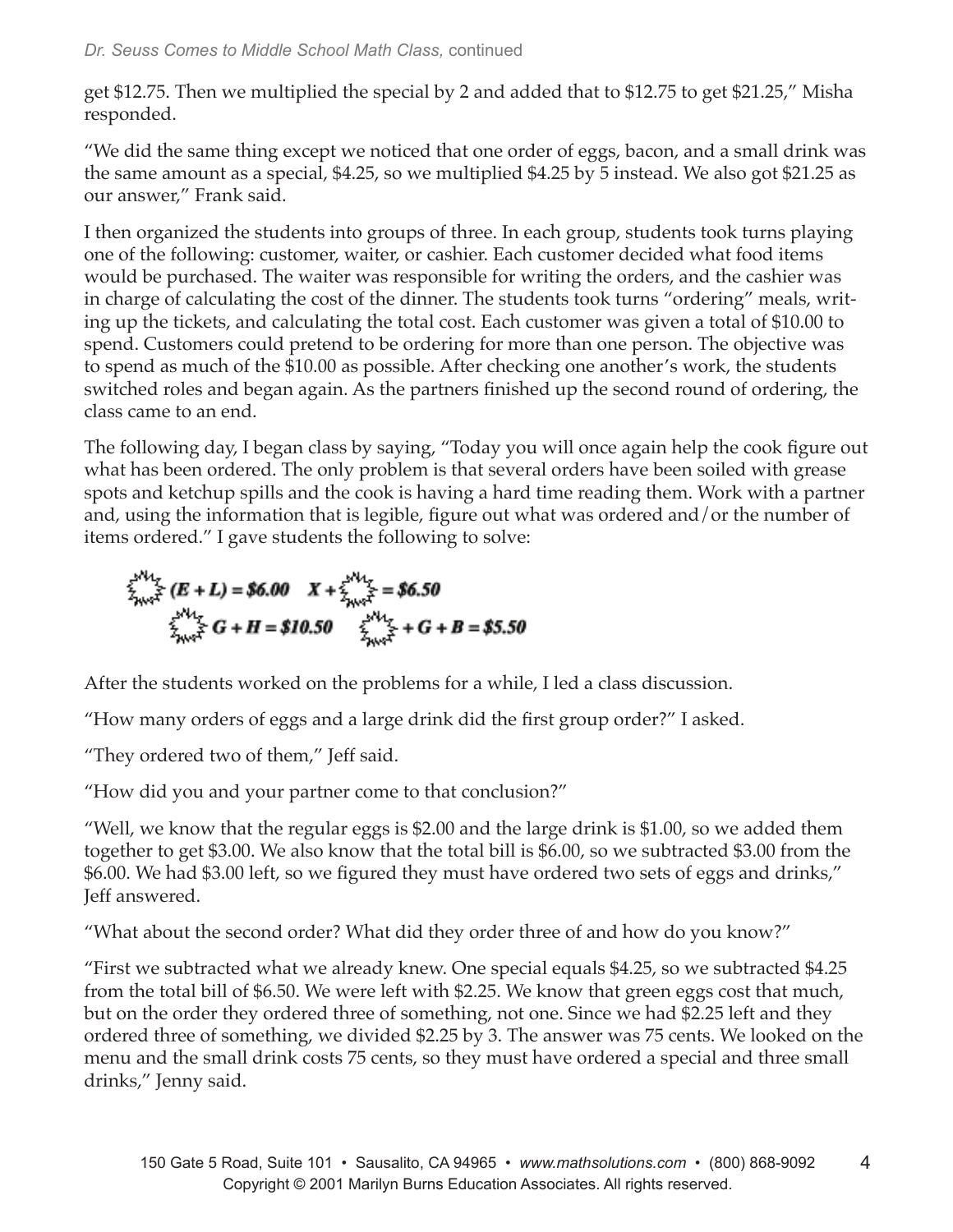## "Any other thoughts?"

"We think it is three small drinks, too. After we got our answer, we went back and added \$4.25 plus \$0.75 plus \$0.75 plus \$0.75 and we got the same answer of \$6.50, so it must be correct," Kenny offered.

The students continued to share with the class the rest of their solutions along with their strategies and reasoning. Then the students worked with their partners to generate orders with ketchup stains and figure out what was ordered or in what quantities. One student was the cook and the other was the cashier. The students took turns writing down orders with missing information and trying to figure out what was ordered or in what quantities. After checking each other's work, the partners switched roles.

"Can someone explain to me in his or her own words a method or foolproof way to solve problems like the ones given?"

"Since you already know how much the bill was, all you need to do is subtract the known information first to see what's left. If you know how many of something they ordered, you divide what is left over by the number of items ordered. If you know what was ordered but not the number of items, you divide what is left over by the cost of the item," Alex explained.

"You just take away everything you already know first and then you divide the remainder of money by the cost or the number of orders they purchased," Jose added.

"Look at this equation. Can you put it into a real-world situation and then solve for the missing information?" I asked. I wrote the following equation on the board:

*2x + 4 = 24*

"It is like the menu. Maybe someone ordered two of something and \$4.00 worth of hamburgers and their total bill was \$24.00," Carlotta suggested.

"It could also be I have two packs of baseball cards plus four extra rookie cards and I have a total of twenty-four cards altogether. I need to find out how many cards are in each pack," Joe said.

"What is the missing information?" I asked.

"If it is like the diner, we can subtract the \$4 from the total bill of \$24, which leaves you with \$20. And since I know they ordered two of something, I can divide the \$20 by 2. Whatever they ordered two of costs \$10 each," Justin said.

"Same thing with cards. You know he has twenty-four cards total and he has four loose ones, so you subtract the 4 from the 24 and you have 20 left over. You know he has two packs, so you divide 20 cards by 2 packs and you see that he has 10 cards in each," replied Misha.

The class and I spent several more days writing, simplifying, and evaluating polynomial expressions and equations based on *Green Eggs and Ham* and the Egg-stravaganza Diner theme. In order to calculate how much food and drink were sold on any given day, the students added like terms by adding the total amount of eggs, ham, and drinks sold in the morning to the total amount of the same food items sold in the afternoon. The students also subtracted like